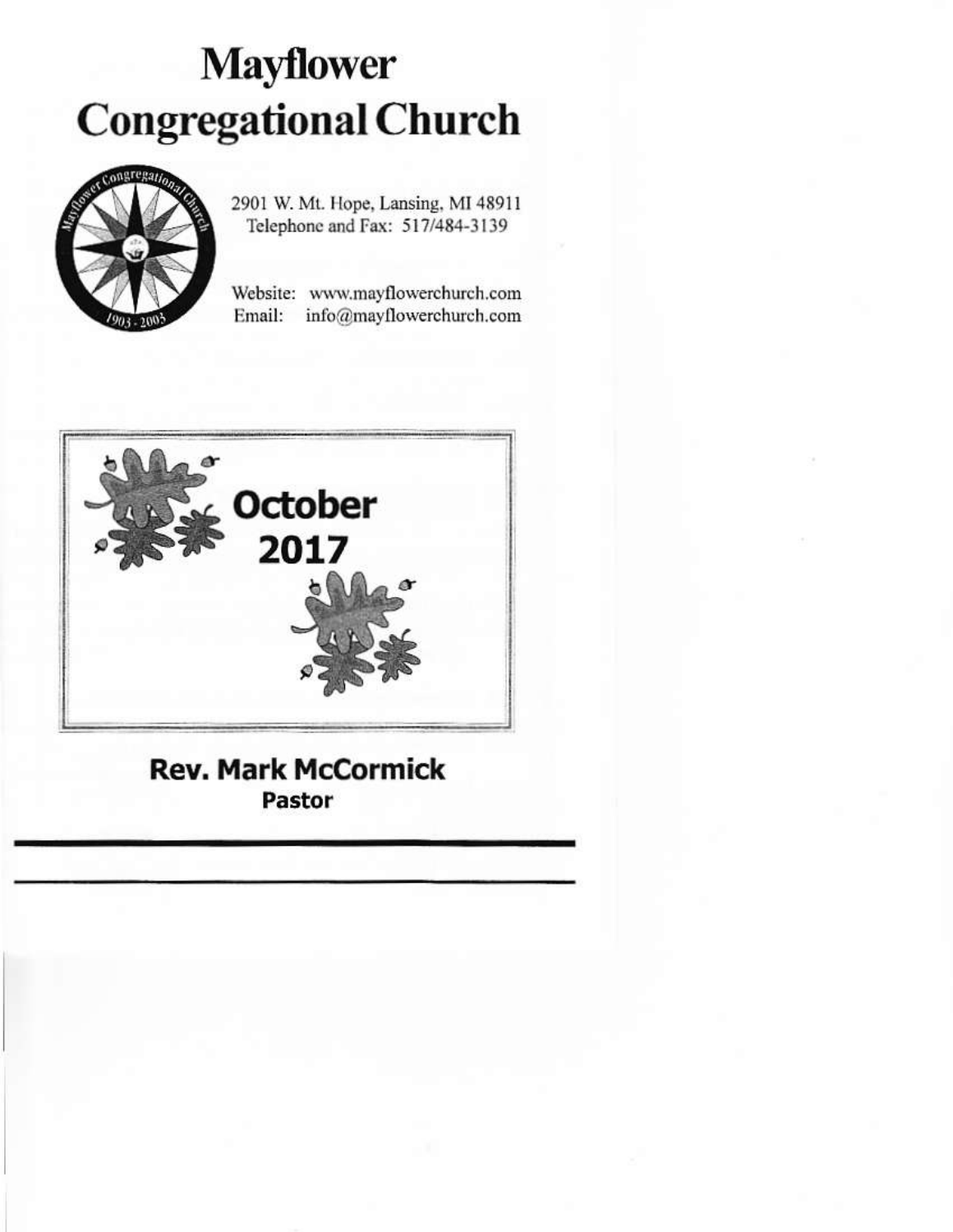### It's happening at Mayflower in October..

- $10/1$ Worldwide Communion
- 10/7 Church Yard Clean-up 9 noon
- 10/8 CROP Walk
- 10/12 Trustees 2:30
- 10/14 Second Saturday Supper 5:00 p.m.
- 10/15 Deadline for Mayglower Notes Prudential Council - noon
- 10/20 Give-A-Kid-A=Coat project deadline
- 10/22 Consecration Sunday Pastor Mark's Installation Service - $3 p.m.$
- 10/27 Rummage Sale 9:00 a.m. to 6:00 p.m.
- 10/28 Rummage Sale 9:00 a.m. to 3 p.m.
- 10/31 Halloween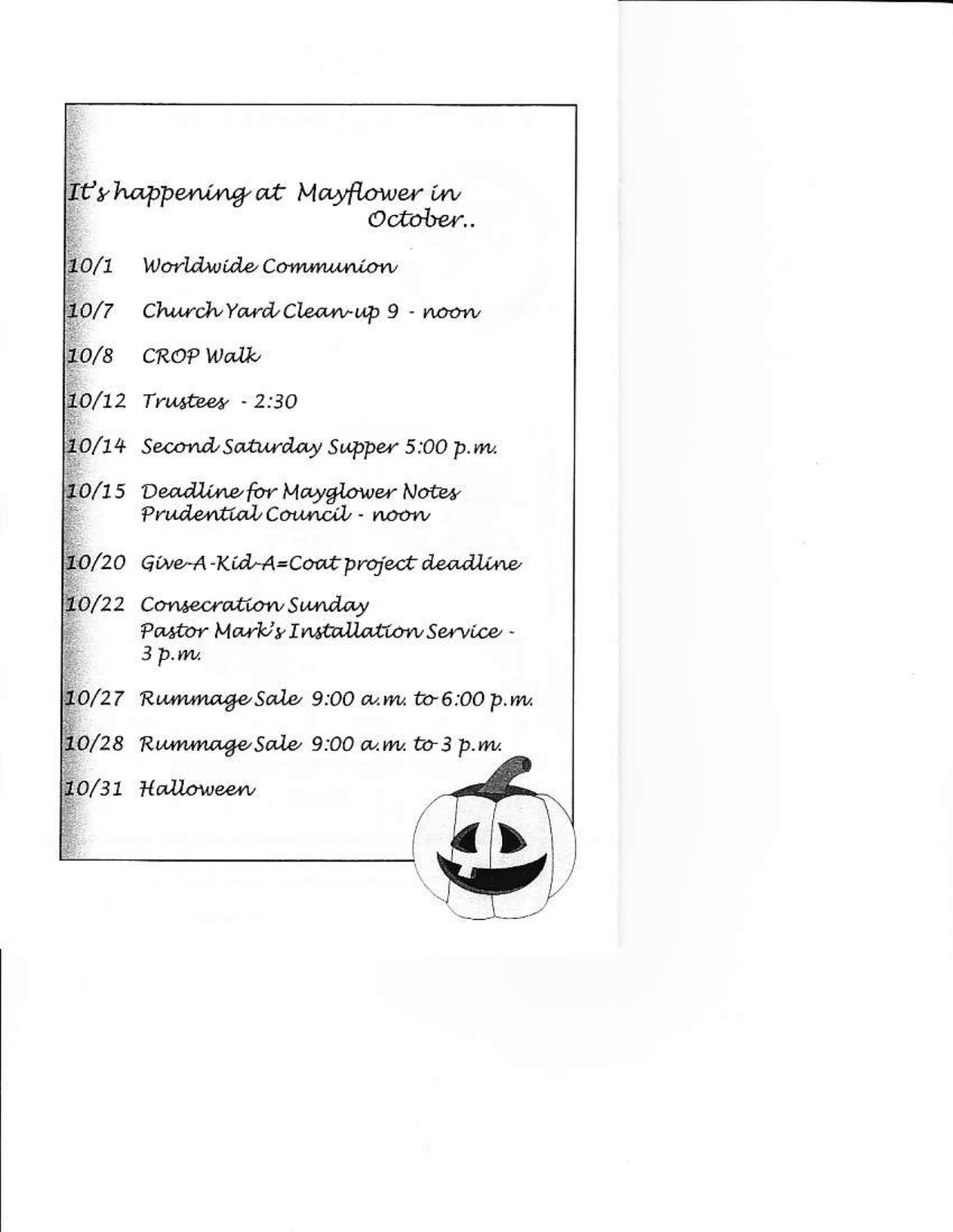### From the Lay Leader

A committee has been meeting to plan the Installation ceremony for Pastor Mark on October 22. It will be an impressive ceremony. Friends of Mayflower and friends of Pastor Mark will be invited, and visiting ministers will participate in the service. Barb Fuller is planning appropriate music for the trumpets, choirs, and soloists. Invitations will be sent out very soon.

The Installation ceremony will be in the afternoon of the same day as our annual Consecration Sunday service. Traditionally we have had a dinner after church on Consecration Sunday, but this year the dinner will be after the Installation service. What that means is that when you get your invitation to the Installation, it will also be an invitation to dinner, and you will be asked to RSVP. When the time comes, please do let us know if you will be staying for dinner, since food will have to be planned.

Here is another thought: We always try to have our church looking nice, but since we are planning to have visitors on that Sunday, we should try to have it looking especially good. If you notice anything that should be tidied up, please let me or the church office know. Also, if you look at the calendar, you will see that the Thrift sale will come up right after October 22. Please DO NOT bring in Thrift sale items ahead of time!

We all know that Pastor Mark is our minister, but the Installation ceremony is a way to let the rest of the community know, and to make it official. It is going to be wonderful. I hope you are going to be there!

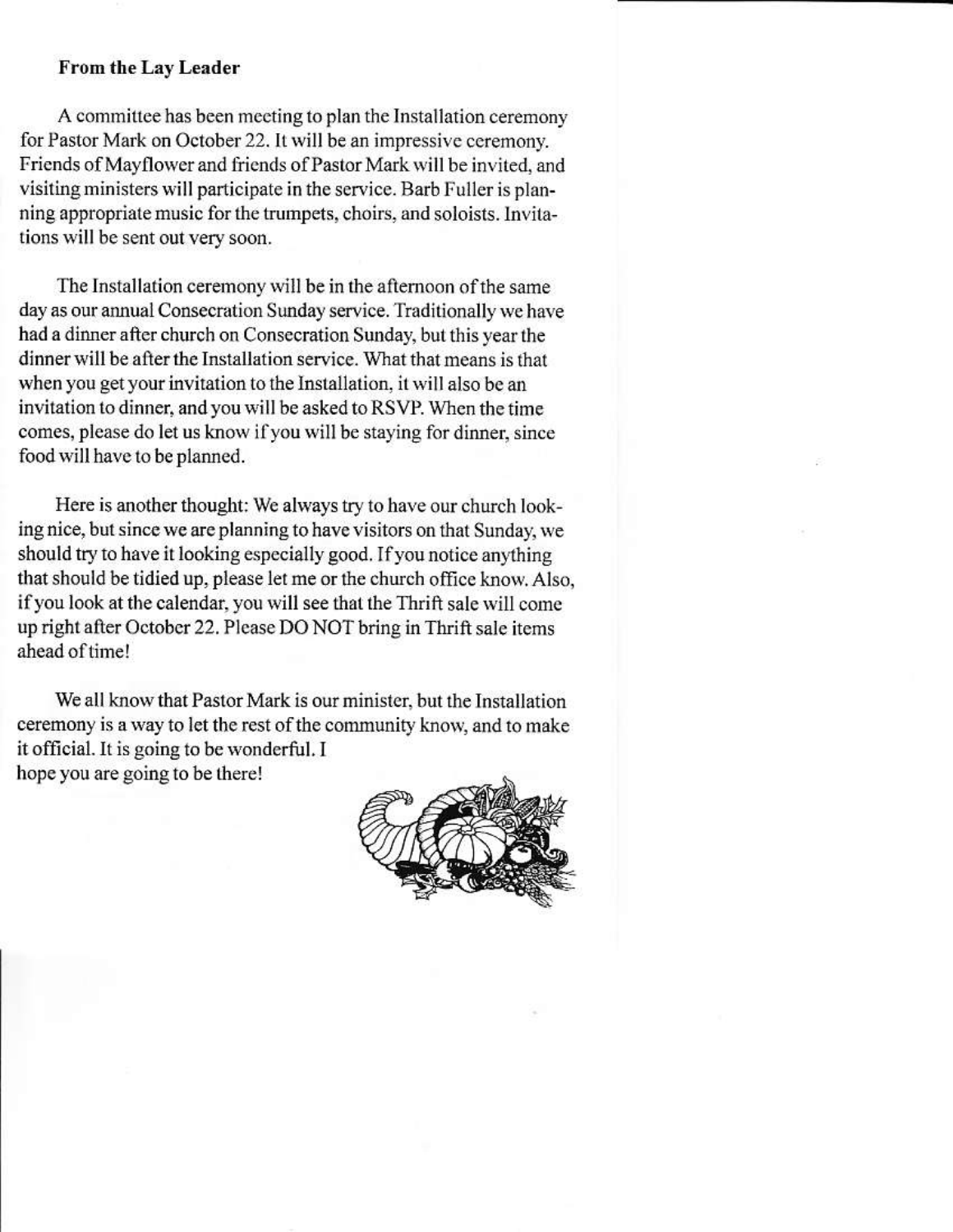### Pastor Mark's Musings...

The summer of 2017 has been a good one for DeeAnn and me. We were able to travel to our beloved Pacific Northwest in perfect weather with two great friends. I was able to spend an adventurous week with my son on a bicycle trip along the shore of Lake Michigan. DeeAnn was privileged to take a trip of a lifetime to Scotland and England with her two sisters. We both had the joy of hosting my granddaughter Sage here in Michigan for a week. We visited many family members, and spent another productive week in Juarez, Mexico, on another mission trip to the city we love so much.

But... the highlight for both of us occurred on Sunday morning, June 18, when I received a text informing us of the vote taken by this congregation, calling me to be your pastor. We were on a bus (I was driving), heading to church for a bilingual service where Americans and Mexicans continue to build a bridge (not a wall) by sharing communion together at the close of the service.

That moment began an exciting life change for us, leading us to the place for which we both believe God had long been preparing us. Since July 9, our first Sunday here, we have experienced the abundant blessings of not only being welcomed and appreciated, but embraced and loved. Words truly cannot begin to express our gratitude to EVERY person associated with the Mayflower family. So many thoughtful words of kindness and love accompanied by unselfish acts of caring. Thank you!

We can only be excited about all the possibilities concerning what we believe God is continuing to do here at Mayflower. The future looks bright!

Pastor Mark



### **Annual Fall Color Cruise**

Come to the Kennedy's on October 15th after Prudential Council for the season end pontoon ride on the Grand River. We will provide cider. The boat leaves at 3 p,m. Bring a snack if you would like. See you then!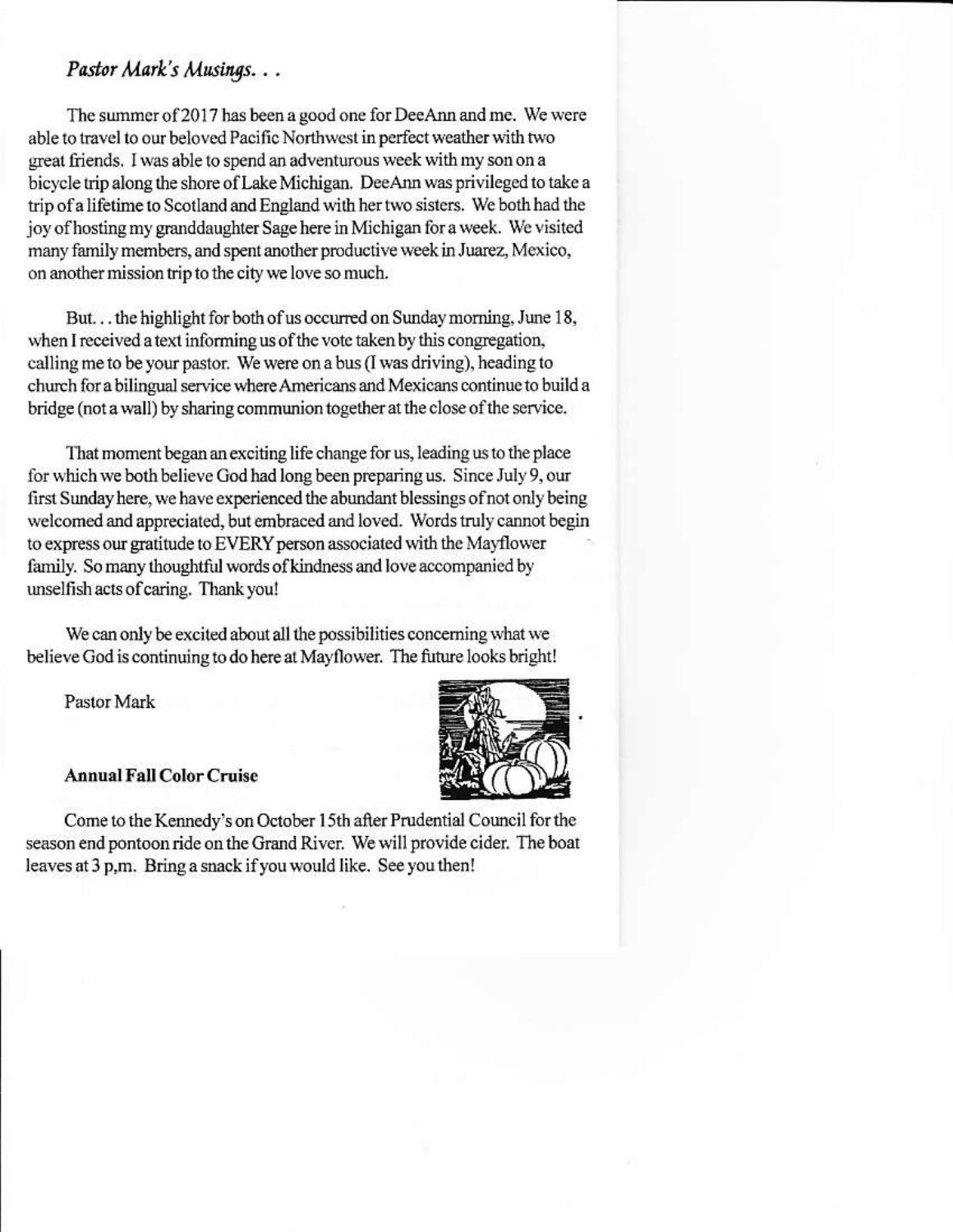### **Music Notes** From Barb Fuller

I do believe that I have written before about how much I love autumn. The smells, the colors, the weather all seem intensified to me. Perhaps it is the sense of urgency I feel to enjoy all of these things more since I know they will soon be gone and replaced by icy cold. Perhaps it is nostalgia of my childhood since my birthday is in the fall. I'm not sure.

What I do know is that the choir will be singing the anthem "God Is Seen" on October 29th, and it seems fitting for this time of year although again. I'm not exactly sure why. Perhaps it is God's perfection portrayed through nature and put to the haunting hymn tune of "Captain Kidd" by the American composer and arranger, Alice Parker. Perhaps I am willing to admit that I don't know all of the answers. Perhaps I will just defer to God on this one and simply soak it in before autumn is replaced by winter.

- Through all the world below God is seen all around, Search hills and valleys through, There He's found.
- The growing of the corn, The lily and the thorn, The pleasant and forlorn, All declare, God is there,
- In meadows drest in green, God is seen.
- See springing waters rise, Fountains flow, rivers run, The mist that veils the sky Hides the sun.
- Then down the rain doth pour, The ocean, it doth roar And beat upon the shore, And all praise, in their ways,
- The God who ne'er declines His designs.
- The sun with all his rays Speaks of God as he flies. The comet in her blaze 'God', she cries.
- The shining of the stars, The moon, when she appears, His awful name declares; See them fly through the sky,

And join the solemn sound All around, all around.

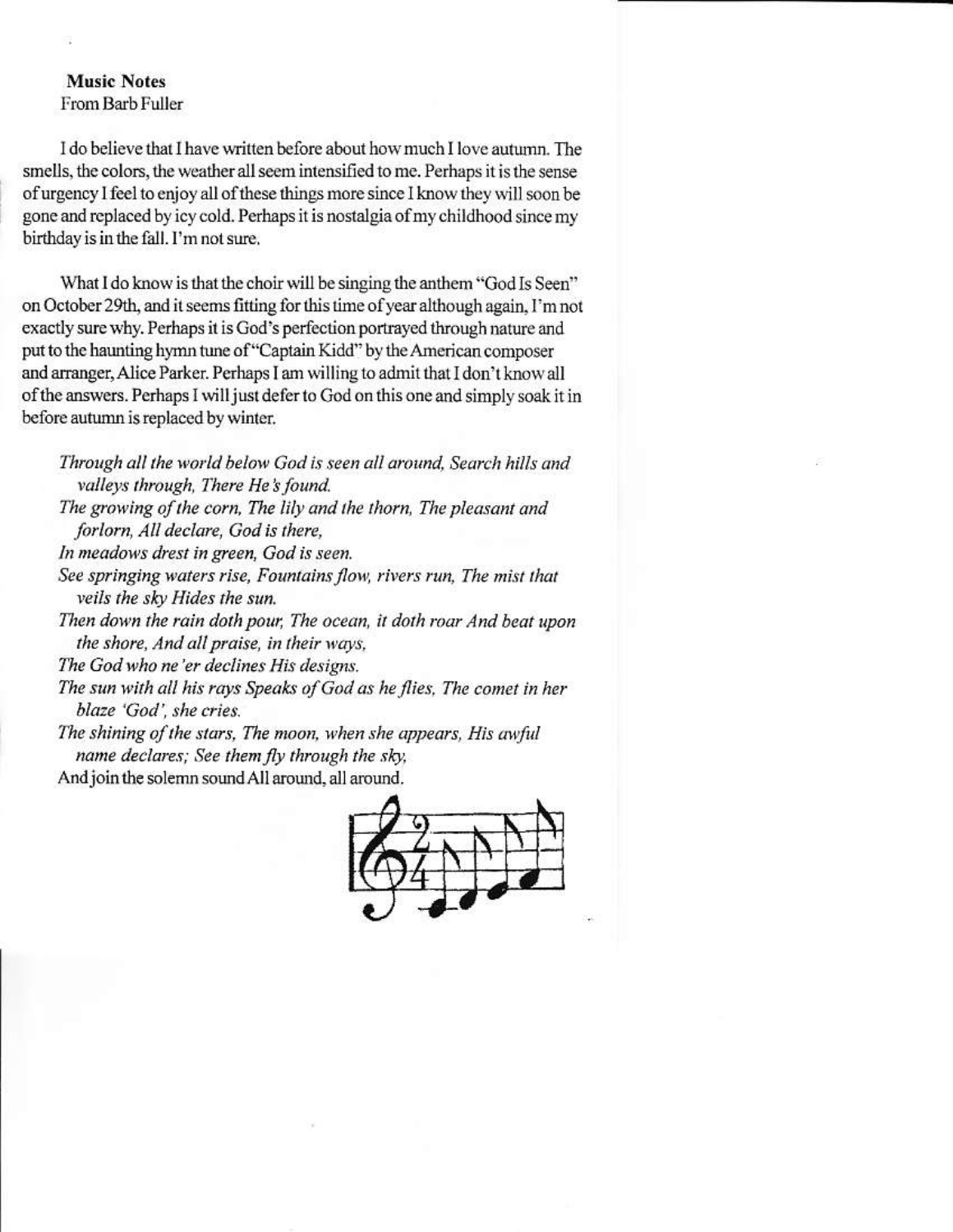| 67                       | Installation 3 p.m.<br>Pastor Mark's<br>Consecration<br>Yunday<br>22 | <b>Notes Deadline</b><br>Pontoon ride<br>Prudential<br>Council | CROP Walk<br>œ                          | Communion<br>Worldwide          |
|--------------------------|----------------------------------------------------------------------|----------------------------------------------------------------|-----------------------------------------|---------------------------------|
| S                        | Z                                                                    | $\vec{\sigma}$                                                 | $\circ$                                 |                                 |
| Halloween<br>$\tilde{ }$ | 54                                                                   | J                                                              | $\overline{\circ}$                      |                                 |
|                          | G                                                                    | $\vec{v}$                                                      |                                         |                                 |
|                          | Handbells 46<br>p.m.<br>Choir 5:30<br>p.m.                           | Choir 5:30<br>$\label{H}$ Handbells $^{19}$<br>4:00            | Trustees 2:302<br>Choir 5:30<br>4:00    | Choir 5:30<br>Handbells<br>4:00 |
|                          | Rummage<br>Sale $9 - 6$<br>22                                        | <b>Coat Deadline</b><br>Give-A-Kid-A-<br>S                     | $\vec{u}$                               | σ                               |
|                          | Rummage Sale<br>0 - 3<br>S                                           | $\tilde{z}$                                                    | Second $14$<br>Saturday<br>p.m.<br>p.m. |                                 |

# October 201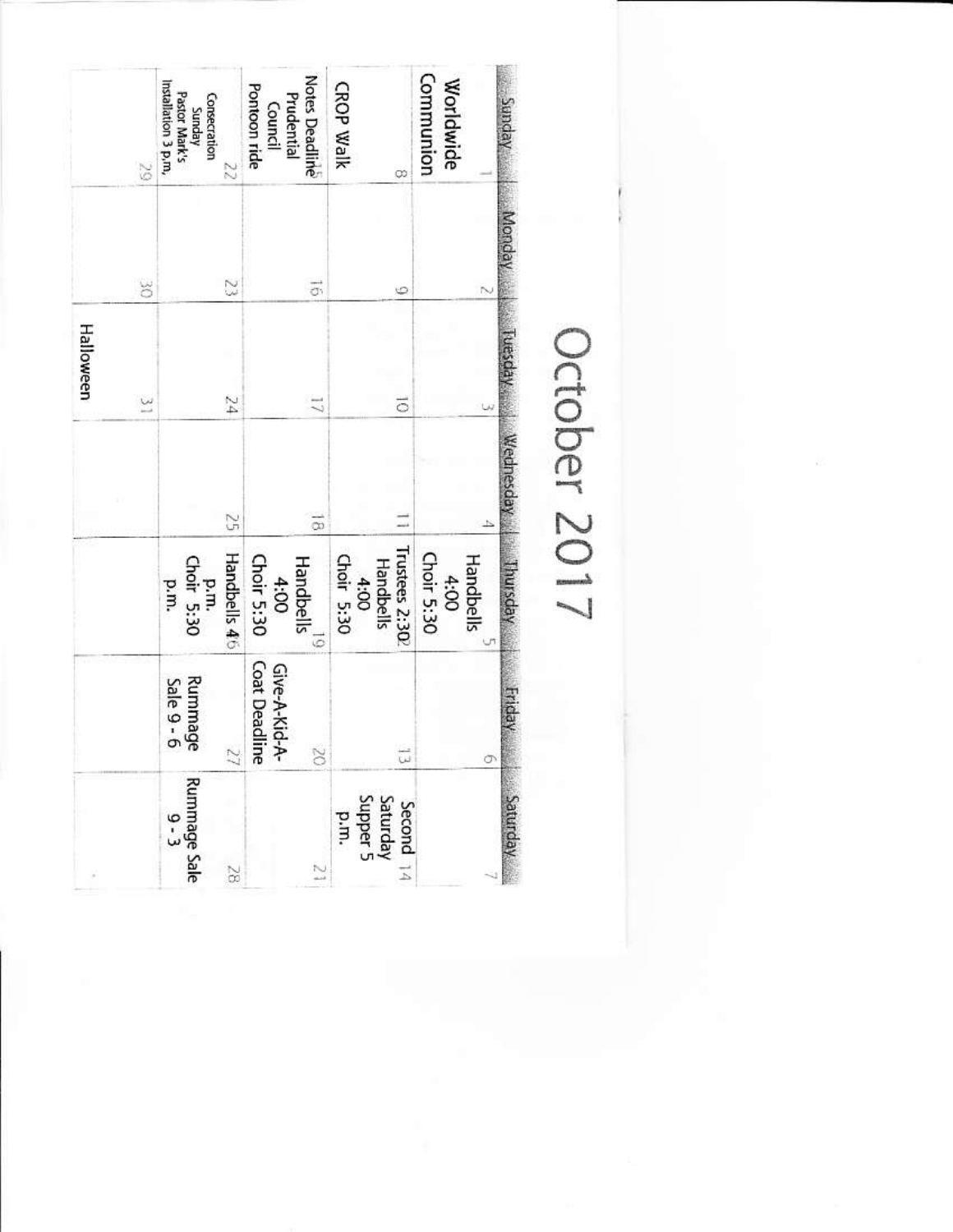### **Christian Education**

Welcome to October! Our church year is in full swing; I'm glad to be a part of such a great fellowship!

For our October Lunch and Learn, we'll be discussing an interesting topic -God's will. I've been keeping an eye out for the mentions of this topic in the news media, especially in light of the recent weather disasters in Texas and Florida. I hope for some pretty lively discussion on this topic: I'll be emailing out some verses to consider in the week prior to our meeting. For those of you who haven't been able to attend - we have a pretty strict rule about there being no wrong answers so please come and check it out! Also, if you have suggestions for future areas of study, please let me know.

I am working with Pastor Mark on planning a fall activity for our local community and would love to have input. If you have any ideas for activities to attract people to check us out please let me know! We are particularly focused on activities for children but welcome any input!

Have a safe and blessed October - see you in church!



Liz.

### **A "New" Holiday Project**

The Prudential Council voted to provide needed items to the Give-A-Kid-A-Coat project this holiday season. This is now a large project serving over 600 consumers in Ingham, Eaton and Clinton counties.

All sorts of winter apparel are needed; but especially snow pants and coats.. The can be new or clean and gently used to fit toddlers through teenagers.

The deadline to bring these items in is October 20th at which time they will be taken to the Holt United Methodist Church for sorting and distribution on the 21st.

This is a new project for us, please support it enthusiastically if you can. Question???? Call Roger Kennedy at 646-8861.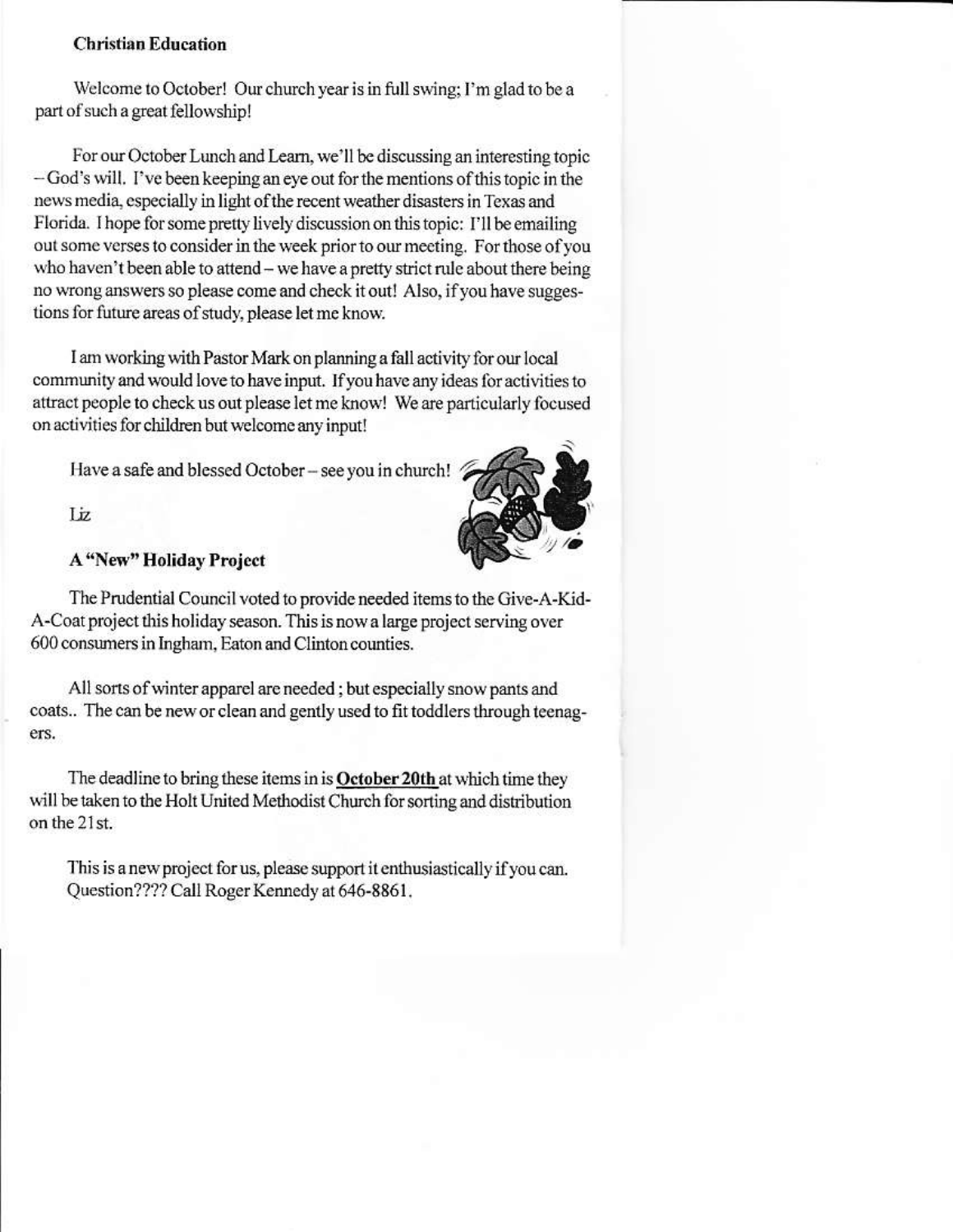### **Mayflower Financial News**

There have been some substantial expenses in the last two months, including the parking lot at a cost of \$3900 and the remainder of the lighting and electrical work at a cost of \$3400 (\$4000 was previously paid last December). We also replaced the work mats in the downstairs kitchen to make it more comfortable to work there at a cost of \$250.

Thanks to your generosity, we were able to give \$300 plus a number of backpacks and school supplies to the Give-a-Kid-a-Backpack project in August. The money was used to purchase a new school outfit for each child. We received TWO thank-you notes from the grateful Give-a-Kid organization, which are on the white board.

The following is a summary of our finances as of August 31:

| Income:                      | 4,932.69<br>S |  |  |
|------------------------------|---------------|--|--|
| Expenses:                    | 10,047.99     |  |  |
|                              | $$ -5,115.30$ |  |  |
| <b>YTD</b> for Eight Months: |               |  |  |
| Income:                      | \$65,000.12   |  |  |
| <b>Expenses:</b>             | 54,139.03     |  |  |
|                              | \$10,861.09   |  |  |
| Fund Balances:               |               |  |  |
| Checking:                    | \$2,973.48    |  |  |
| Savings:                     | 43,527.73     |  |  |
| Heat Fund Savings:           | 20,838.97     |  |  |
| Memorial Fund CD:            | 5,501.01      |  |  |
| Savings CD:                  | 22,329.99     |  |  |
|                              | \$95,171.18   |  |  |

A more detailed report is available in the brochure rack near the church office. If you have any questions, please ask!

- Linda Wheeler, Treasurer

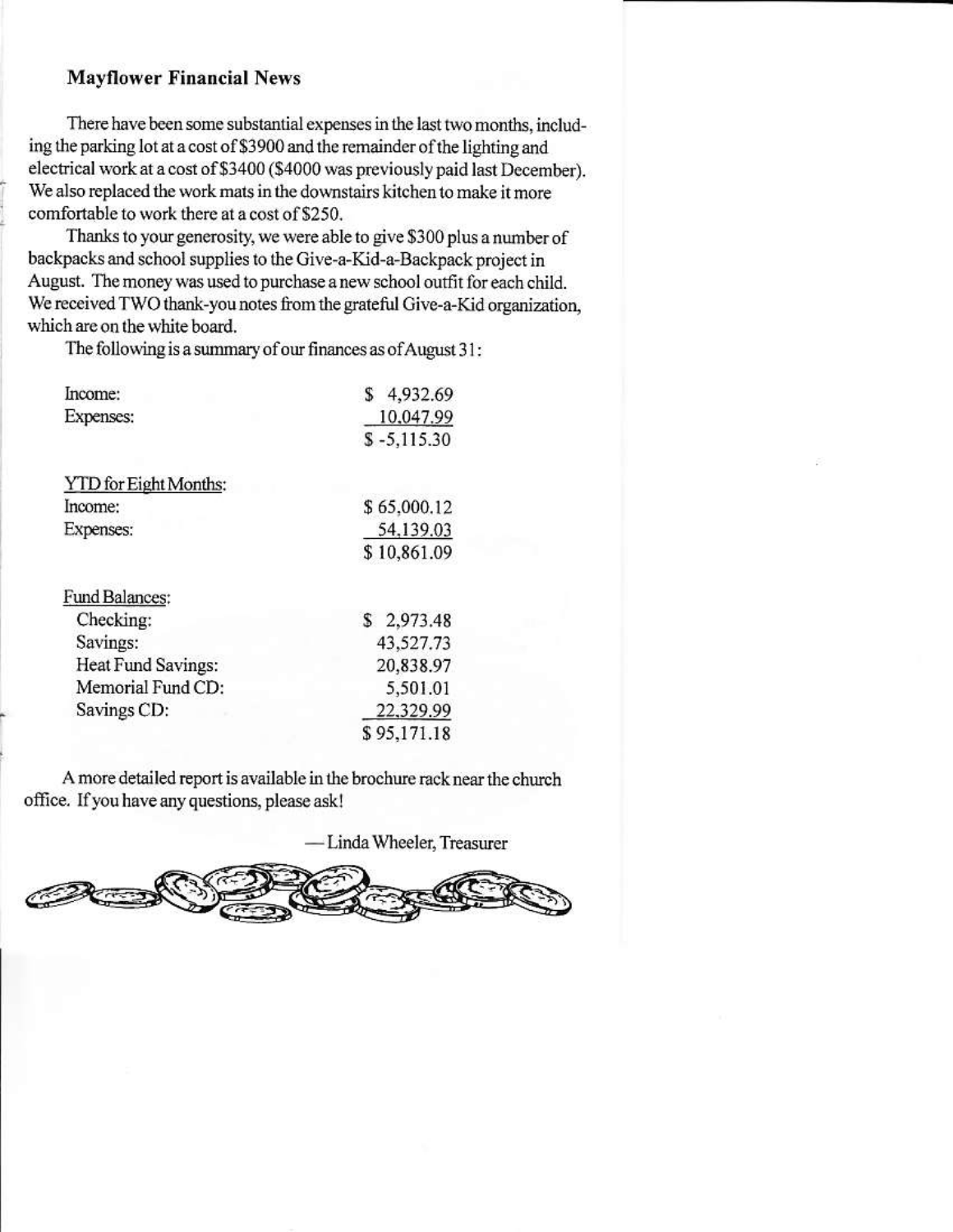#### **Thrift Sale**

We are having a thrift sale October 27 and 28 (Friday, 9 a.m. to 6 p.m., and Saturday, 9 a.m. to 3 p.m.). Please check around your house to find good, saleable things that you have but don't really need. Please have items clean and in working order or they don't sell well. Sometimes we have to throw things away--which we hate to do! If it's truly trash, just toss it out yourself. Kitchen items, jewelry, linens, books, clothes, and children's items are good sellers, but you never know what will sell. Remember, too, to invite friends, family, coworkers, etc., to donate items. We'll be glad to have them! Finally, be sure to plan on coming to shop yourself. We truly are our own best customers!

Plan to hold your stuff and bring it in after Pastor Mark's installation on October 22. We also need a lot of help (both men and women!) to set up, run the sale, and clean up after the sale, so please mark your calendars now for that week. Set-up will be 10-Noon (or so) on Monday-Thursday (October 23-26). See Lorraine or Sue to volunteer to help.

Full-size paper grocery bags are always needed for the bag sale time. Bring them in any time.